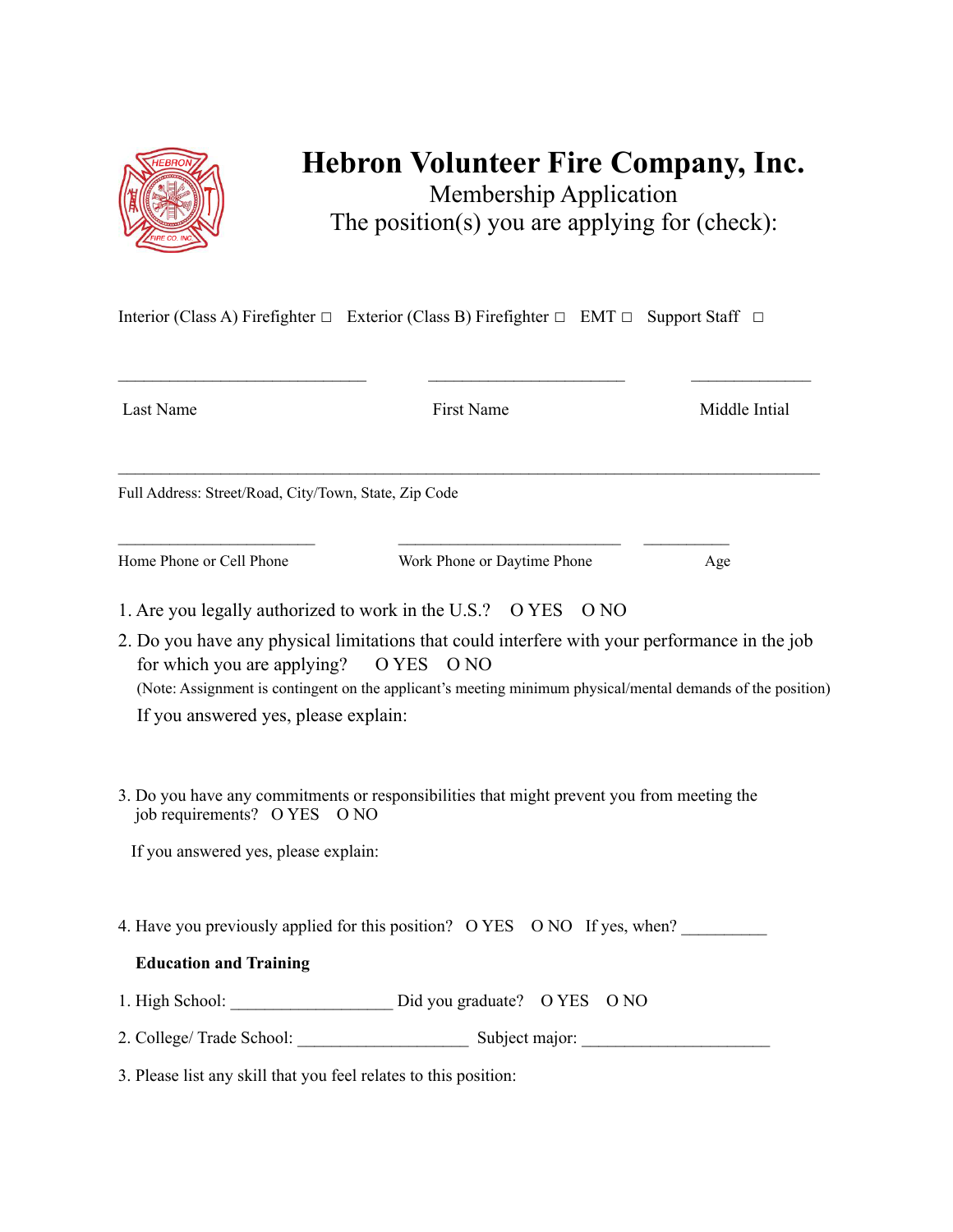| 4. Have you received Firefighter/EMT training in the past? O YES O NO                                                        |                                              |
|------------------------------------------------------------------------------------------------------------------------------|----------------------------------------------|
|                                                                                                                              |                                              |
| 5. Have you received First Aid training in the past? O YES O NO                                                              |                                              |
|                                                                                                                              |                                              |
| <b>Driving Record Check</b>                                                                                                  |                                              |
| 1. Do you agree to a driver's license record check? O YES O NO                                                               |                                              |
| a. Driver's license $\#\mathbb{R}$ State: Social Security $\#\mathbb{R}$                                                     |                                              |
| b. Do you have truck-driving experience? O YES O NO Type: ______________________                                             |                                              |
|                                                                                                                              |                                              |
| d. Endorsements:                                                                                                             |                                              |
| <b>Availability and Employment History</b>                                                                                   |                                              |
| 1. What hours/days are you available to respond to emergency calls:                                                          |                                              |
| Approximate minutes from home to Station 1?                                                                                  |                                              |
|                                                                                                                              |                                              |
| 2. Can you be available for the following meetings and training sessions?                                                    |                                              |
| Weekly truck maintenance Tuesday evenings $\omega$ 6:30pm – 8pm<br>Monthly meetings 1 <sup>st</sup> Wednesday of each month. | O YES<br>- NO<br>$\Omega$<br>O YES<br>$O$ NO |
| 3. Can you attend a Firefighter I or Scene Support course?<br>4. Can you attend an EMT or CFR course?                        | O YES<br>$O$ NO<br>O YES<br>$O$ NO           |
|                                                                                                                              |                                              |
|                                                                                                                              |                                              |
|                                                                                                                              |                                              |
|                                                                                                                              |                                              |
| 6. Does your job take you out of town? O YES O NO Please explain:                                                            |                                              |
| 7. Please list your Military Service if applicable:                                                                          |                                              |
|                                                                                                                              |                                              |
| 8. Any mechanical, electrical or other specialized work experience: _____________                                            |                                              |